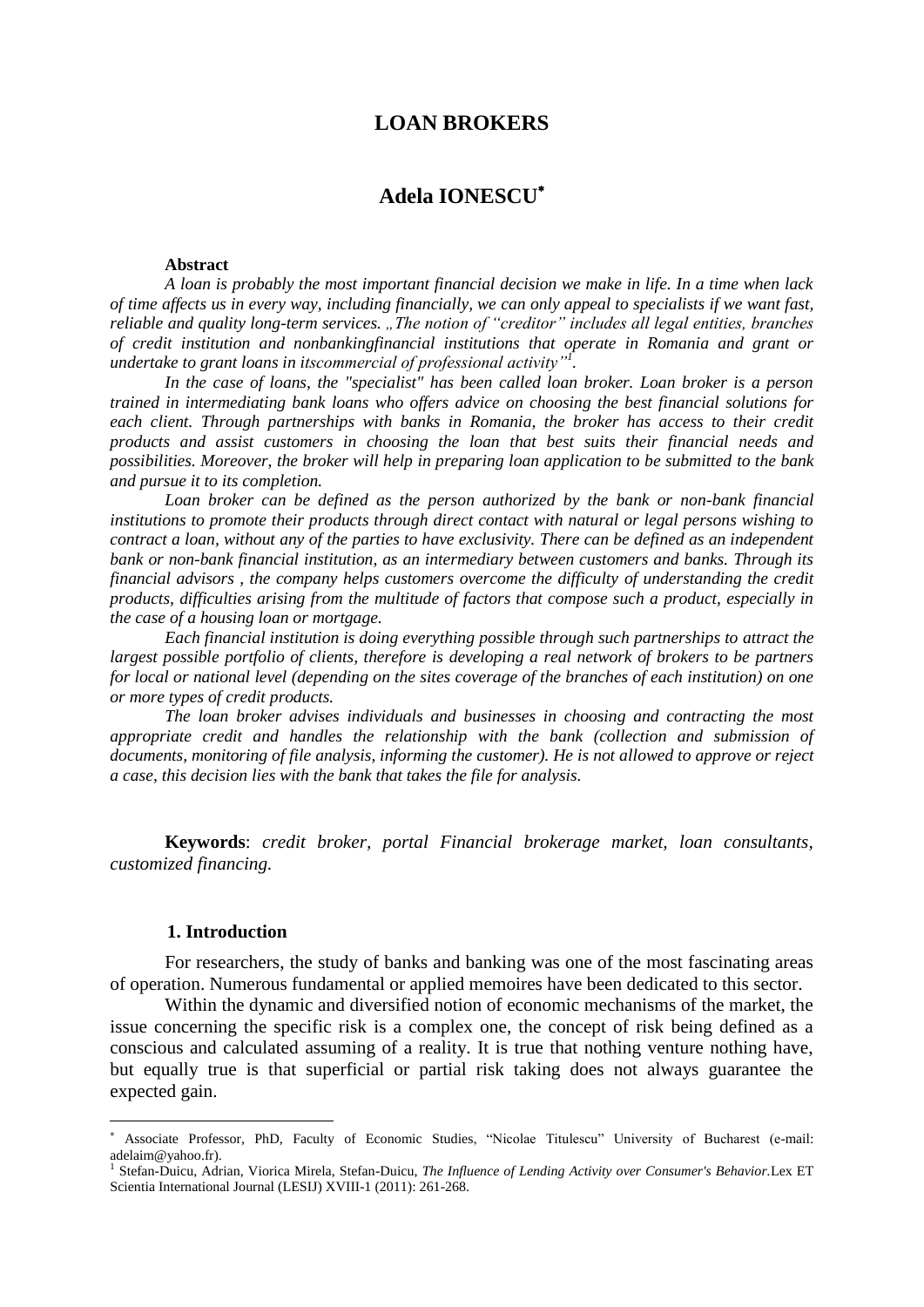Compared to other sectors, the role of banking system in a country's economy has continuously increased due to the rising complexity of banking.

Implementation of an efficient bank management is needed to increase efficiency and optimize banking profit-risk correlation. In this respect, the bankers should pay attention to the principle of profit center in the operation of the bank. However banks that want to have a profitable activity in conditions of a competitive banking scramble and to cope with risks need to identify market needs and choose that strategic position on the market which compatible with its own management.

Bank performance is a very important analysis tool for bank managers, shareholders and all participants in the money markets. Measurement of bank performance involve analysis of both quantitative and especially qualitative indicators, primarily aimed to determine the soundness of the bank, the extent of its exposure to the various risk categories and especially its level of efficiency.

Along with the transition to market economy and socio-economic development of Romania it was felt the need to modernize and adapt to the demands of the banking sector financing/lending both individuals and especially, companies, regarding realization of development projects and implementation of investment strategies.

In this context also enroll the loan brokers whose activity is aimed at better informing customers about the possibilities for financing and collecting offers from specialized financial institutions.

Generally speaking, are meant as loan brokers the mortgage brokers and brokers for other needs loans. The commission normally comes from the individual or the institution that provides a credit loan, but there are cases in which the loan broker charges as well the client who needs a loan without the bank's knowledge of such a practice .

In order to better internationally coordinate an alliance was created, the ICBA - International Credit Brokers Alliance, which is the world's largest team of specialists in intermediation of lending financing for trade and business, and credit insurance . Founded in 1999 in Paris , ICBA currently has offices in 24 countries on five continents, ICBA partners combine local service with global coordination and expertise to provide solutions on brokering activities for multinational companies<sup>2</sup>. Serving more than  $7,000$  customers, ICBA brokers form a global network of entrepreneurs.

In Romania over 500 loan brokers mediates approximately 5 % of total amount of bank loans, the local industry of bank brokerage being at a great distance from the European market, where up to 70 % of loans come from intermediaries.

Considering this figures, one can say that Romania's banking brokerage is a start-up runner in the local market. Currently, between 3% to 5% only of Romanian banks loans are intermediated by loan brokers, according to specialists.

## **2. Content**

Young industry with over 100 companies which have as object the banking brokerage , bank credit intermediation is particularly preferred by individual clients rather than companies and corporate.

Legal entities prefer to borrow directly from the banks which they are working with for current operations. Business clients only calls are related to brokerage services: business plans, feasibility studies and grant projects . Peak periods for loan brokers are those before and after holidays. However, increasing the number of customers remains directly

 $\overline{a}$ 

<sup>2</sup> http://www.icba-online.com/about-icba/.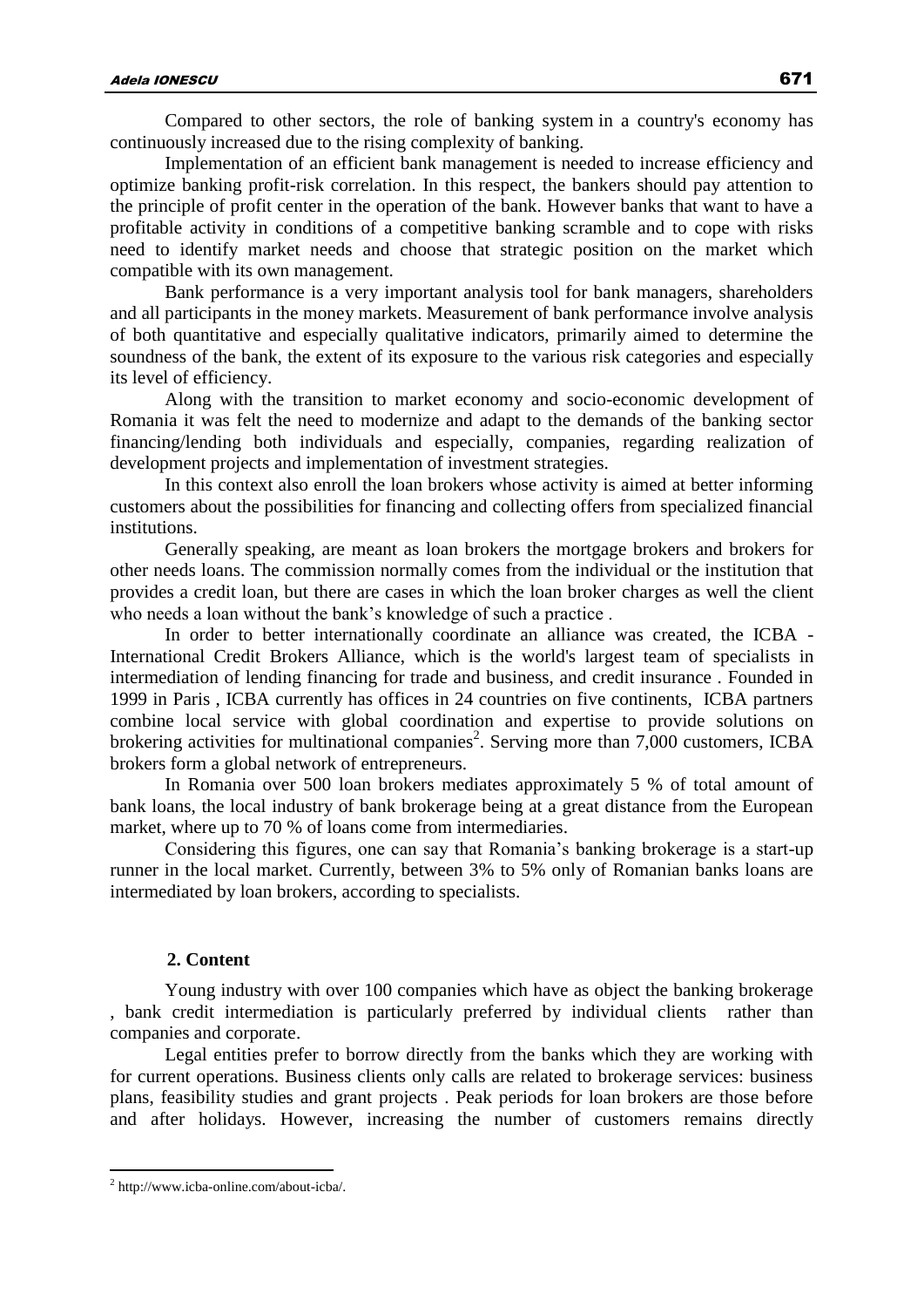proportional to the expansion of the network in the territory.For the next five years, bank brokerage industry is estimated to 30 % of the total number of loans granted by banks.

The main **benefits** from using loan brokers are:

• Time saved

One advantage from such a relationship between a client and a loan broker is to give those interested in a loan an opportunity to choose from various types of lending without having to go to several banks. Thus, one can avoid the loss of time spent in many banks looking for the best deals. Specifically, a loan consultant is working on average with 5 to 7 banks and supposedly knows the specific conditions of each offer.

• The opportunity of choosing the right loan

Besides the advantage that all banks credit offer for choosing a loan are being available in one place and at the same time, the customers calling to a broker can make a more relevant image on credit conditions so they can choose the best offer . A loan broker , in addition to providing information about the loans from various banks , help the client understand the information . This is a great advantage because the financial tongue for interests or fees is quite ingenious and can be well hidden.

After a thorough discussion with the client about the financial situation and the goals they want to meet, loan broker will offer a personalized recommendation for financing and thus the client will have a better chance to obtain the credit he needs.

In addition, the consultant will provide a complete list of documents required for the preparation of loan application and show the customer where to get them from and how to fill it in.

Once he draws your credit file and ensure that it contains all the necessary documents, the consultant shall forward it to the bank for analysis and keeps the client updated with the file state, which is analyzed in terms of financial and legal accordance.

• No extra cost

 $\overline{a}$ 

A loan obtained through a loan broker has the same cost as the one granted by the bank. The broker does not take any commission from credit beneficiaries but from the bank only because the bank's broker brings new customers who otherwise it would not have had. Moreover, the broker can provide the bank with better customers than ones the bank itself draw, ie cheaper.

Thus, the bank receives the customer "ready-made" and did not have to spend money by opening branches where the customer should come and by hiring banking advisors to discuss with the client and advise him. For this reason, banks pay brokers a fee for new customers .

Moreover, the bank gains by the fact that it is receiving loan files with a higher degree of approval, as they have already passed through the broker's filter .

In his work , loan brokers can meet different **biases** such as :

- "They get extra money from me"
- "For sure they send me where they prefer, where they get a higher commission"
- " But how do they know better? "

These uncertainties relating to loan brokers work are leading, in the minds of customers, to the hypothesis that they may have an agreement with a bank or another to sell soft loans in return for higher commissions. The answer to these concerns lies in the legal regulations which stipulate that "all consultants receive the same fee , regardless of the bank which customer chooses ..<sup>3</sup>. "

Loan brokers are individuals with training and education in this field and guide the client who needs help, due to the dynamics of change products and difficulty in understanding

<sup>3</sup> Coman, Vasile, *Why Resort to a Loan Broker?,* 11.03.2008, http://www.ghiseulbancar.ro/articole/66/9519/De ce sa apelam la un broker de credite?.htm, accessed on 10 Dec 2009.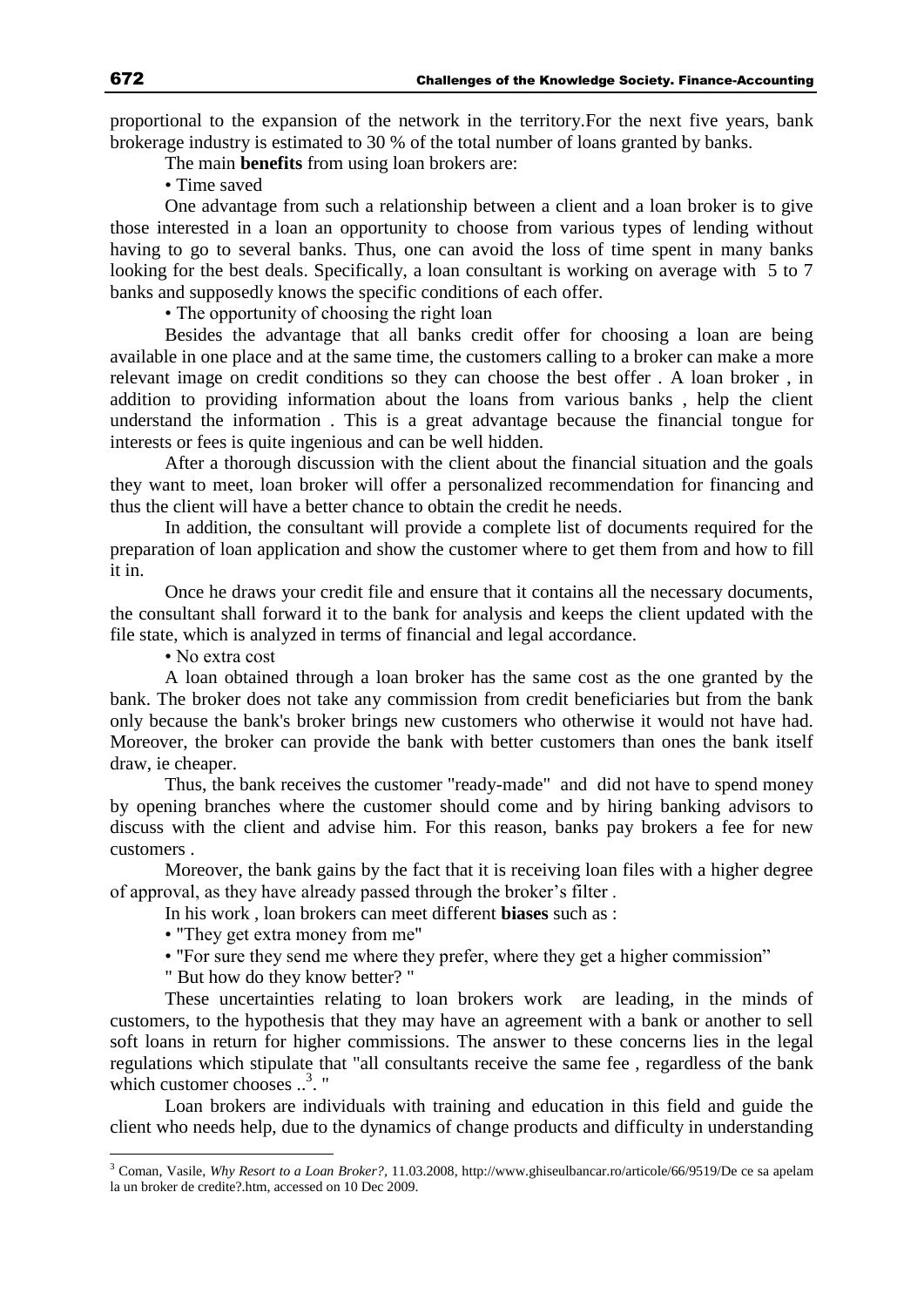all market offerings. CreditLand.eu , for example, operates each client's analysis based upon FinZoom.ro software for product comparisons - therefore relate to all offers available in Romania and select the best deal according to a very precise system.

In addition, some credit brokers may also offer customers free assistance on legal, notary or other matters, especially in the case of real estate loans or those secured by a mortgage.

According to representatives of BCR, working with loan brokers help increase the bank's sales force and therefore the volume and number of loans granted. Disadvantages in such collaborations consist in granting a part of the bank's income on loans to the intermediary partner, additional efforts from the bank in training and marketing.

The number of banks which have loans brokers as sales partners rose to 11 at present. BRD does not cooperate with loans brokers while CitiFinancial, division of individuals funding in Citibank, is working with one broker, preferring expansion of the distribution network through internal means.

*Banca Transilvania* has expanded through alternative channels of distribution in the estate agencies and car dealers sectors. "The reasons behind this expansion was that most customers requiring loans for cars and/or mortgage first addressed these companies. Moreover, their advantage is that they have already made up clientage and commercial venue needed to run such activities.

Average commissions received by brokers from banks for mortgage loans is approximately 1 % and consumer loans is approximately 2 % - 3% of the loan amount to the client.

Although bank loans have become fashionable among Romanians, they avoid a loan through a loan broker. Maybe that's why the number of companies providing such services is only 30-40.

Romanians trend is to require all information from the credit broker regarding bank offers for loans, then prefer to go by themselves to the bank. The explanation for this behavior is the fear of not paying fees to the credit broker.

To be sure of the professionalism of a loan broker, the client can search the internet to check which are the companies that offer these kind of services, then it is better to seek advice about each company.

Such brokerage companies attract their customers through various methods:

• Online:

- through their sites that all serious companies have developed;

- through online applications implemented on relevant sites (eg. real estate or financial news sites) ;

- promotion campaigns (banners, textlinks ).

• Offline:

- presence at fairs and different events in the domain (loan , real estate etc.) where they directly meet potential clients;

- presence in the media (articles, interviews, advertising models etc.);

- distribution campaign of promotional materials ( flyers , brochures , banners ).

• Client portfolio

- recommendations received from customers who have already worked with that company.

Currently, loan brokers are increasingly using Internet applications for attracting customers, building financial portals . Thus , customers can find information about both aggregate loan products but also savings , payments, credit cards , private pensions etc. Also they contain sections for educational and information for potential customers: news, guides ,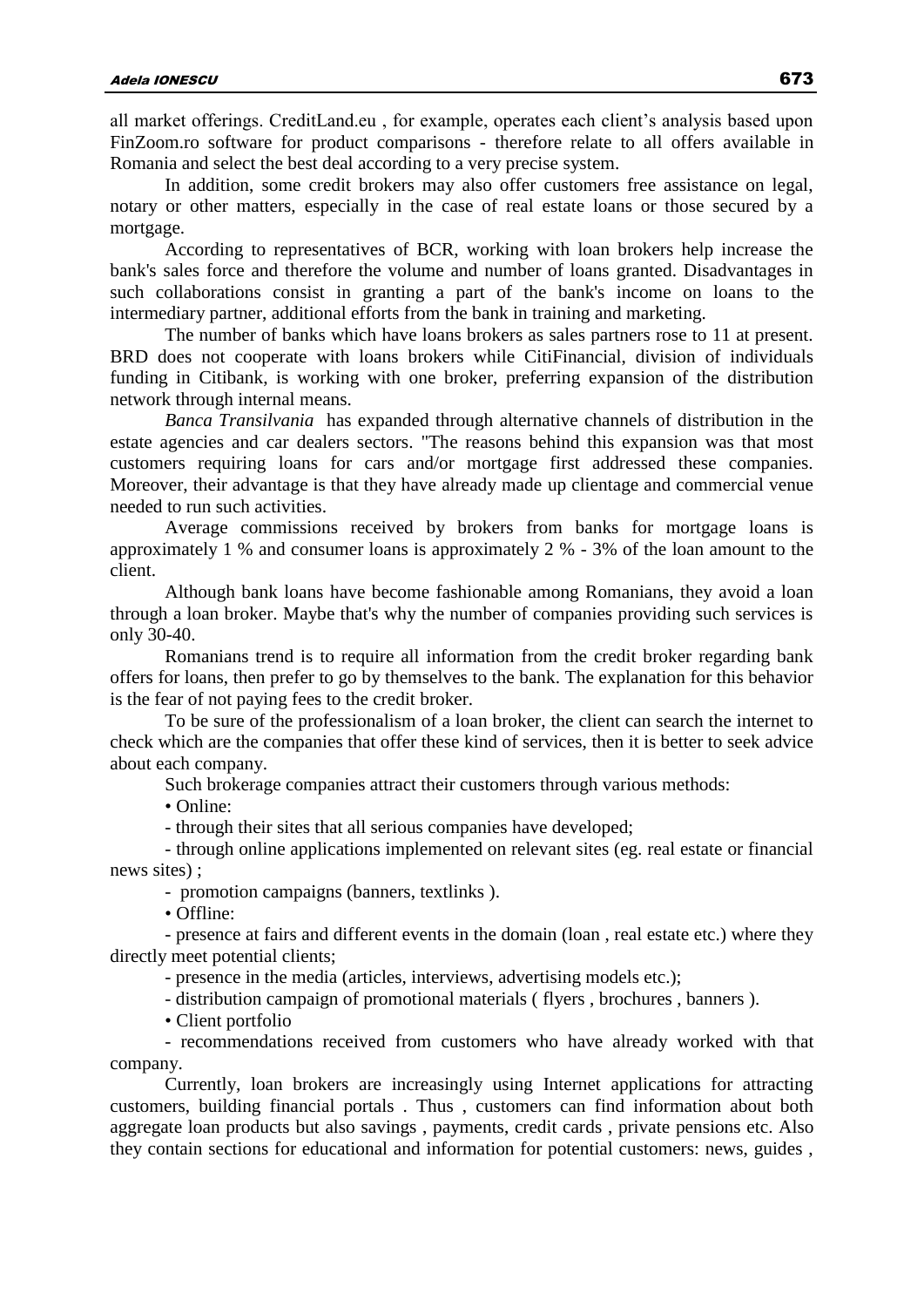financial and banking press review, work tools etc . In Romania there are also a number of portals, including<sup>4</sup>:

| FinZoom Financial Services SRL | www.finzoom.ro               |
|--------------------------------|------------------------------|
| Procredite                     | www.procredite.ro            |
| <b>CREDIT EXPERT SRL</b>       | www.creditepentrulocuinte.ro |
|                                | www.depozite-bancare.ro      |
|                                | www.credite-auto.ro          |
|                                | www.creditenevoipersonale.ro |
|                                | www.pensiaprivata.ro         |
| Creditlink SRL                 | www.creditimobiliar.ro       |

**Table 1 - Addresses of loan brokers sites in Romania**

### **3. Romanian Association of Credit Brokers**

Romanian Association of Credit Brokers , the first professional association of credit brokerage companies in Romania , was established in June 2008 at the initiative of the leader of credit brokerage market in Romania - Kiwi Finance. Since its establishment, some other 11 credit brokerage companies have joined the association, which is currently represented in 22 counties in Romania.

Romanian Association of Credit Brokers (ARBC) officially began operations on July 1<sup>st</sup>, 2008 and its goal is to regulate credit brokerage industry and promote the professional interests of its members<sup>5</sup>.

Along with Kiwi Finance, the initiator of establishing this association, other seven credit brokerage companies are founding members - DBSOL Consulting , Perfect Finance (Credit Zone) , Finzoom Financial Services, Rapid Finance Consult, International Brokers , Easy Credit Invest and Creditlink.

ARBC members are working with 19 banks, 9 leasing companies and five new IFNs and have a commission range of 0.8 to 3% from banks to credit the customer having additional costs.

Any interested customer can visit the official website of the Romanian Association of Credit Brokers , aimed precisely to regulate this sector.

The establishment of this association was required to legitimate the loan broker activity, both to customers and to potential partners. The Romanian bank brokerage field is growing and establishing this association meets the requirements of increasingly mature domestic financial market.

The objectives of the Association are to promote the professional interests of its members in order to regulate the credit brokerage industry in Romania and credit broker profession, establishing a code of ethics for the industry, the organization and ensuring dialogue with third parties - the state authorities, public institutions, non-governmental organizations, individuals and legal entities in Romania -, professional ethics and fair competition, supporting members' personnel in training and education, in addition to the study of different matters of concern to credit brokers and informing members on these issues.

To become a member of ARBC , any applicant must be registered as a trade company, to cater for the credit brokerage market, have a good reputation, to have a minimum capital of £ei 25,000, have at least three months of activity and least five cooperation agreements concluded with banks or non-banking financial institutions .

 $\overline{a}$ 

<sup>4</sup> Căpraru, Bogdan, *Retail banking*, Editura C.H.Beck, Bucureşti, 2009, p. 145.

<sup>5</sup> http://www.arbc.ro/pages/despre-a.r.b.c.php.